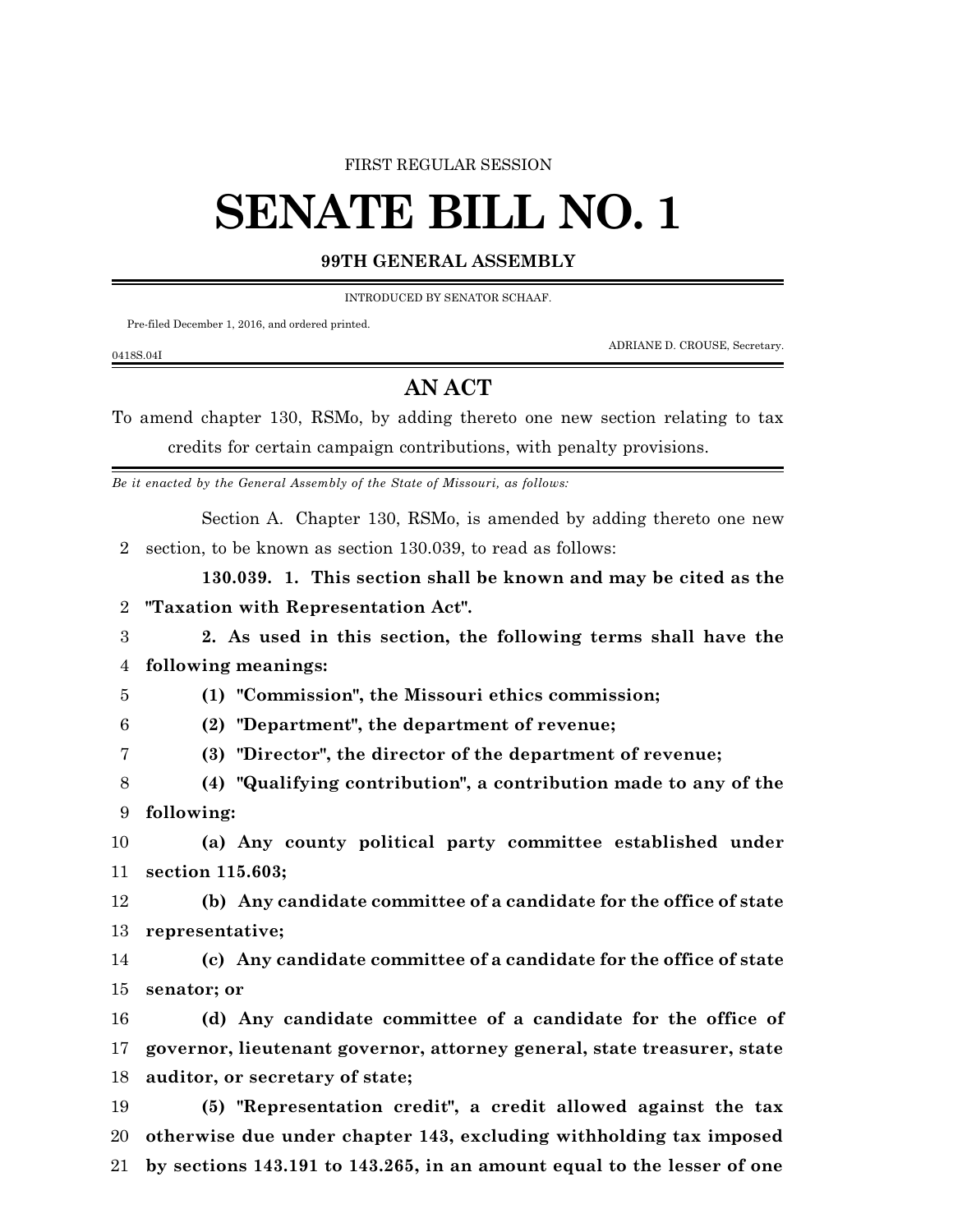**hundred dollars or the sum of no more than five qualifying contributions made by the person during the taxable year;**

 **(6) "Taxpayer", any natural person subject to income taxes under chapter 143 who is registered to vote in Missouri or eligible to register to vote in Missouri.**

 **3. For all tax years beginning on or after January 1, 2018, any taxpayer may claim a representation credit. A married couple filing a combined tax return may claim a representation credit equal to the sum of the representation credits that the members of the couple could have claimed if they had filed separate returns, and no contribution may be counted toward the representation credit of more than one person or couple. The department shall allow a representation credit to be claimed on any tax credit form used by the department.**

 **4. (1) Representation credits shall only be granted if the claimant submits to the department a receipt form certified by an officer, candidate, or treasurer of the committee that received the qualifying contribution.**

 **(2) In addition to any other information required by the department, the receipt form shall include the following information:**

**(a) The amount of the qualifying contribution;**

**(b) The date the qualifying contribution was received;**

 **(c) The method by which the committee received the qualifying contribution; and**

**(d) The name and address of the contributor.**

 **(3) The department shall develop and make available the receipt form described in this subsection.**

 **5. (1) The department may promulgate rules to govern the process by which receipt forms are used by persons claiming representation credits and persons associated with the recipient committee. Such rules shall endeavor to facilitate and encourage all persons eligible to claim a representation credit to do so, and to also prevent abuse of representation credits. It shall be a class A misdemeanor to certify any such receipt form when knowing any of its statements or affirmations to be inaccurate.**

 **(2) Any rule or portion of a rule, as that term is defined in section 536.010, that is created under the authority delegated in this section shall become effective only if it complies with and is subject to**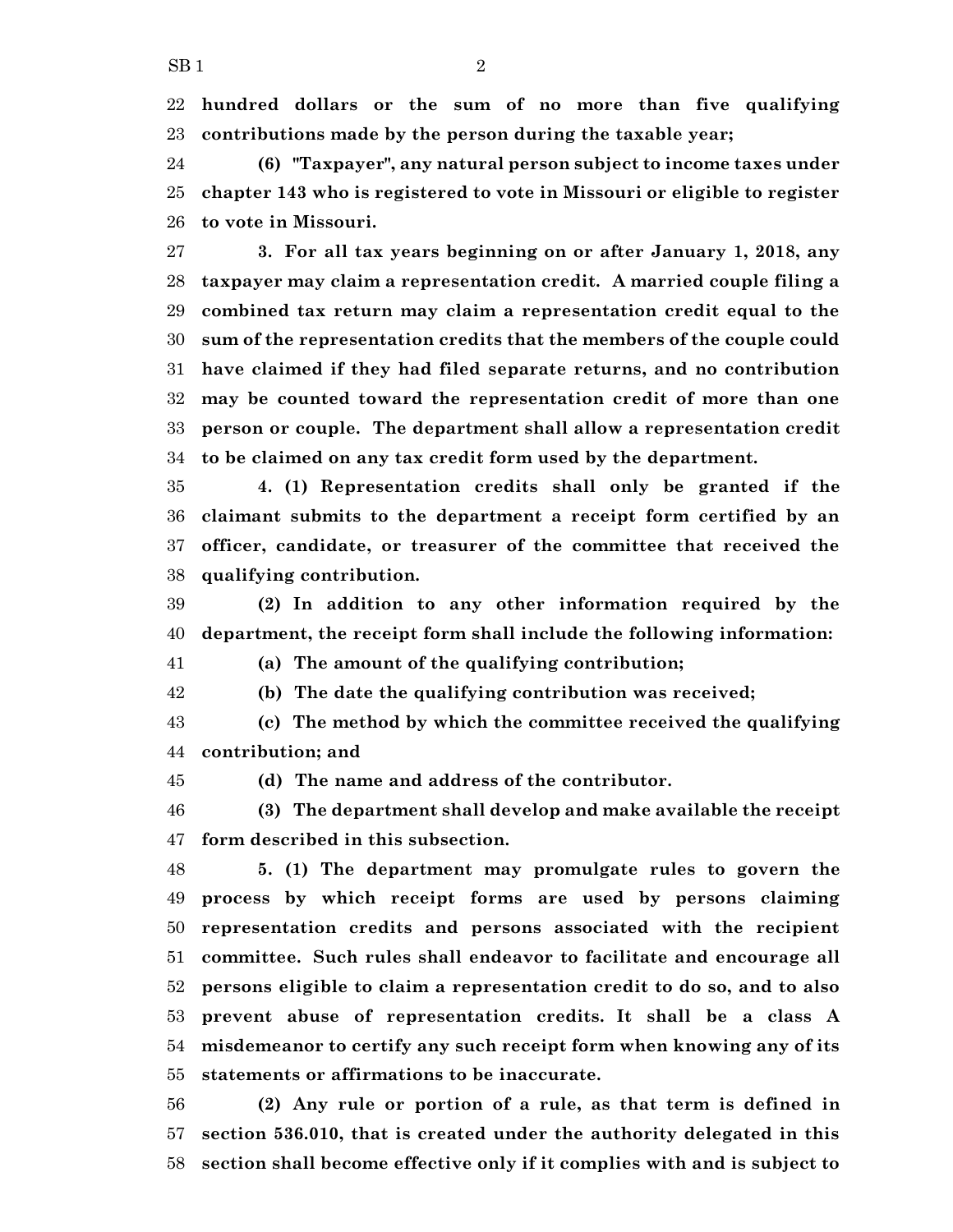**all of the provisions of chapter 536 and, if applicable, section 536.028. This section and chapter 536 are nonseverable and if any of the powers vested with the general assembly pursuant to chapter 536 to review, to delay the effective date, or to disapprove and annul a rule are subsequently held unconstitutional, then the grant of rulemaking authority and any rule proposed or adopted after August 28, 2017, shall be invalid and void.**

 **6. No person shall seek from a committee a refund of any portion of a contribution for which that person has claimed a representation credit. No person shall claim a representation credit for any contribution of which any portion has been refunded to them by the recipient committee or any portion of which they are seeking a refund from the recipient committee. A person who knowingly violates this subsection shall be guilty of a class A misdemeanor. A person who violates this subsection shall reimburse the department for any representation credit improperly received.**

 **7. It shall be a class A misdemeanor to use any offer of compensation, consideration, or reward to a taxpayer in an attempt to motivate such taxpayer to make a contribution to any committee if the taxpayer would be eligible to subsequently claim a representation credit for the contribution.**

 **8. The commission shall enforce all provisions of which violations are defined by this section as punishable by conviction of a misdemeanor. The department shall assist with such enforcement when the commission requests such assistance in writing.**

 **9. The commission shall, by July 1 of each year, publish a report describing the aggregate usage of the representation credit and other descriptive statistics or information the commission deems useful to inform the public and members of state government of the effects of representation credits. This report shall not contain information personally identifying those who have claimed a representation credit.**

 **10. The identity of persons requesting or claiming representation credits shall be confidential and shall not be considered a public record under section 610.010.**

 **11. On January first of each year, the department shall adjust each dollar amount referred to in this section by multiplying it by the cumulative consumer price index, as defined in section 104.010, for all**